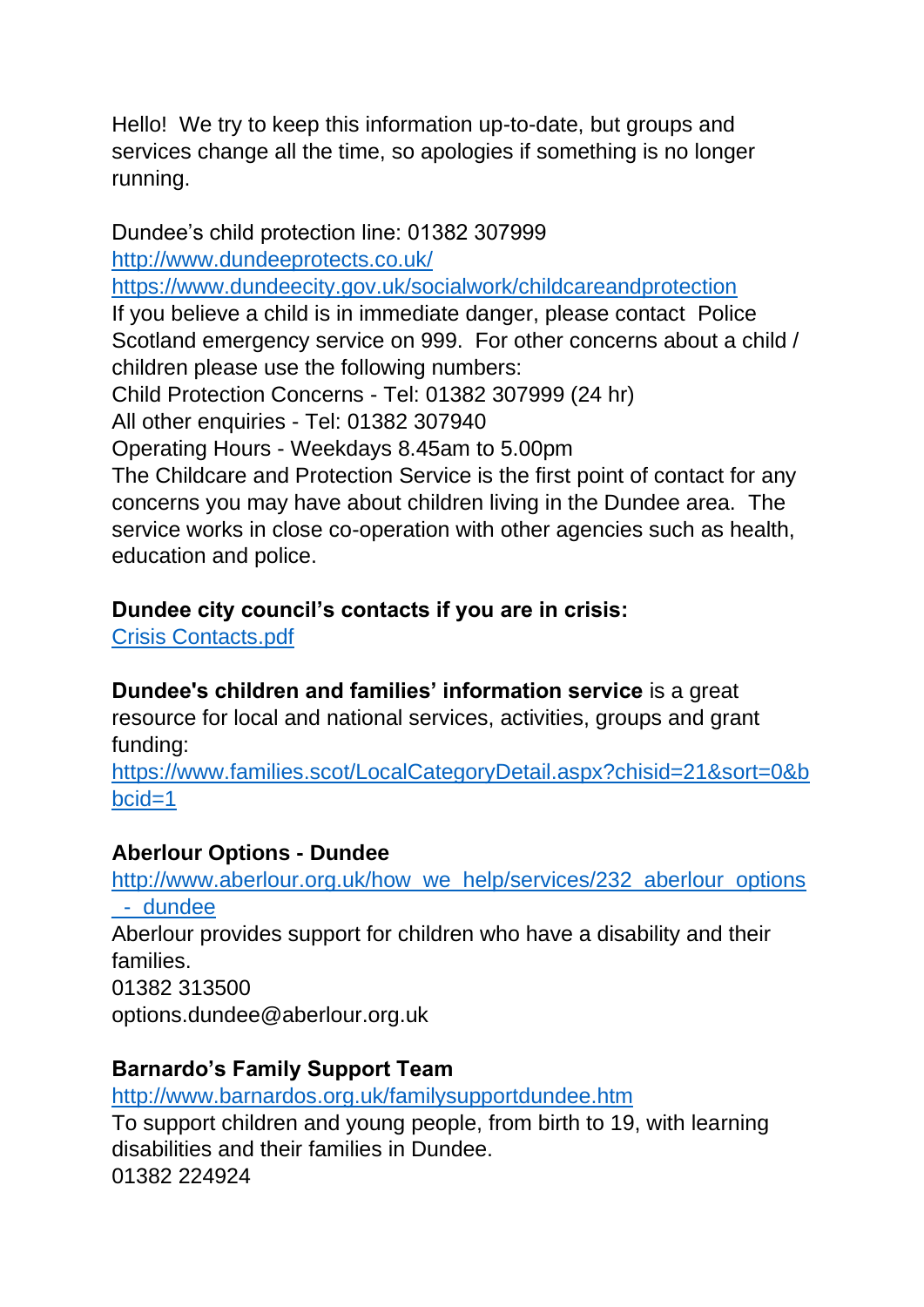dundee.familysupport@barnardos.org.uk

### **Carers of Dundee**

**<https://carersofdundee.org/>**

### **Dundee Carers Centre**

Dundee Carers Centre aims to improve the lives of unpaid carers and disabled people by giving help, advice, and access to learning. <https://dundeecarerscentre.org.uk/> <https://dundeecarerscentre.org.uk/services/locality-work/> <https://dundeecarerscentre.org.uk/services/group-work/>

#### **Contact a Family**

[http://www.cafamily.org.uk/advice-and-support/in-your](http://www.cafamily.org.uk/advice-and-support/in-your-area/offices/edinburgh/?s=&t=rg&r=1279)[area/offices/edinburgh/?s=&t=rg&r=1279](http://www.cafamily.org.uk/advice-and-support/in-your-area/offices/edinburgh/?s=&t=rg&r=1279)

Provides support, advice and information for families with disabled children. 0131 6592930 scotland.office@cafamily.org.uk

### **Dundee and Angus ADHD support group**

<http://adhddasupport.org/> To raise awareness and support families with ADHD. 01382 456873 ac@adhddasupport.org

### **Down's Syndrome Scotland**

#### <http://www.dsscotland.org.uk/>

To provide local information, support and activities for families who have a child with Down's Syndrome. 01738 860819

#### **PAMIS**

#### <http://www.pamis.org.uk/>

Provides information, support and advice to parents, families and professionals working with someone who has profound and multiple learning disabilities (PMLD). 01382 385154 tayside@pamis.org.uk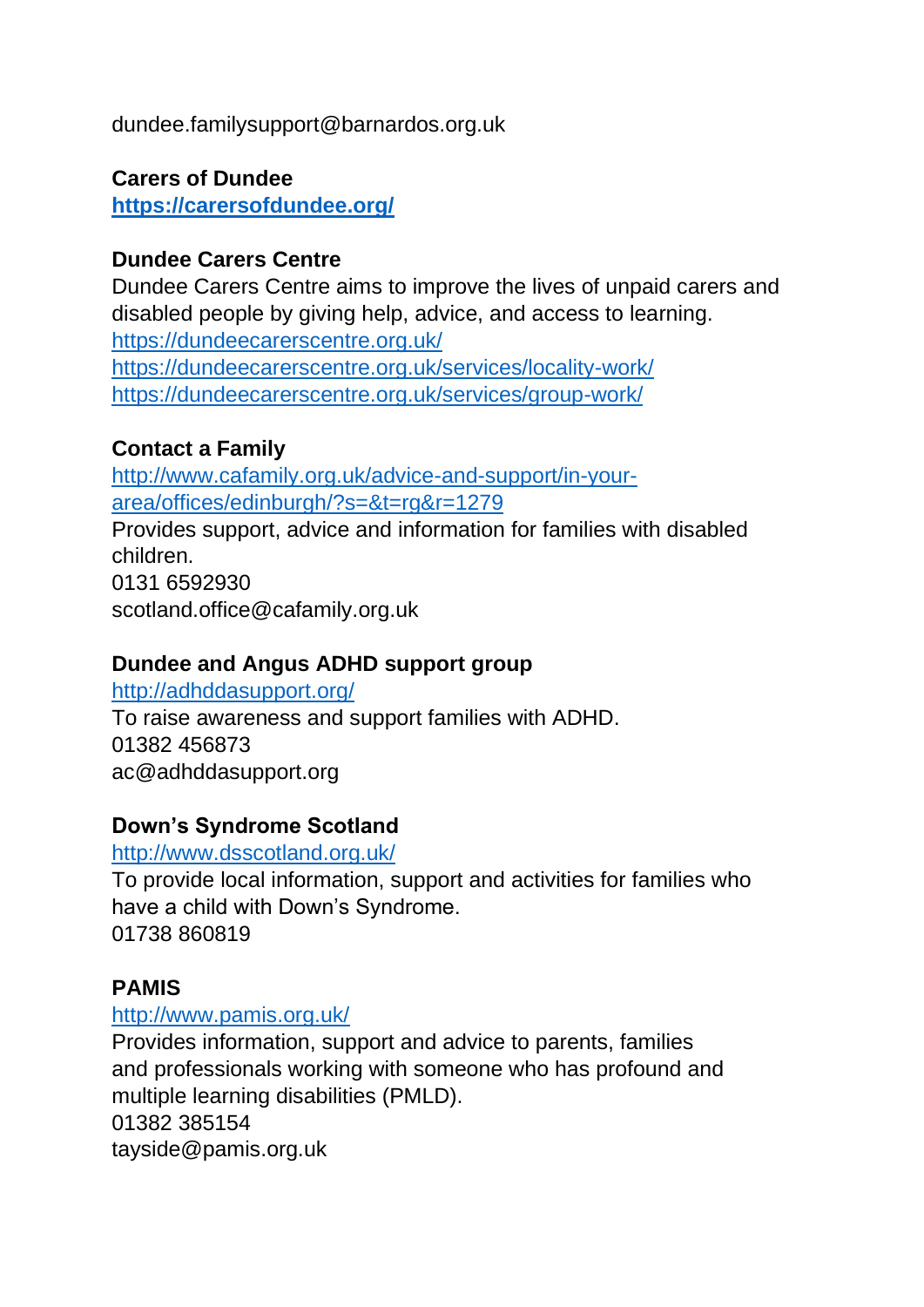# **Parentline Scotland**

[http://www.children1st.org.uk/what-we-do/how-we-help/parentline](http://www.children1st.org.uk/what-we-do/how-we-help/parentline-scotland/)[scotland/](http://www.children1st.org.uk/what-we-do/how-we-help/parentline-scotland/)

Parentline is Scotland's free helpline, email and web chat service for anyone caring for or concerned about a child. 08000 28 22 33 (Monday to Friday: 9am - 9pm) parentlinescotland@children1st.org.uk

# **Parent to Parent Tayside**

#### <http://parent-to-parent.org/>

Supports families caring for a child with additional needs living in Angus, Dundee and Perth & Kinross. 01382817558

### **Partners in Advocacy**

<http://www.partnersinadvocacy.org.uk/advocacy-services/dundee> Offers independent advocacy across Dundee to children and young people who are aged 21 and under. 01382 229110 dundee@partnersinadvocacy.org.uk

# **Spectrum Dundee**

#### <http://www.spectrumdundee.co.uk/>

Provides after school clubs, youth groups and school holiday play schemes for children with an Autistic Spectrum Disorder (ASD) diagnosis in Dundee. 01382 812166

info@spectrumdundee.co.uk

# **Tayside Deaf Children's Society**

[http://ndcs.org.uk/family\\_support/support\\_in\\_your\\_area/local\\_groups/fin](http://ndcs.org.uk/family_support/support_in_your_area/local_groups/find_a_local_group/scotland/tayside_dcs.html) [d\\_a\\_local\\_group/scotland/tayside\\_dcs.html](http://ndcs.org.uk/family_support/support_in_your_area/local_groups/find_a_local_group/scotland/tayside_dcs.html)

A group of parents, professionals, and friends of deaf children and young deaf adults who meet monthly to organise events, plan fundraising activities and to discuss relevant issues such as health, education and technology.

07824099312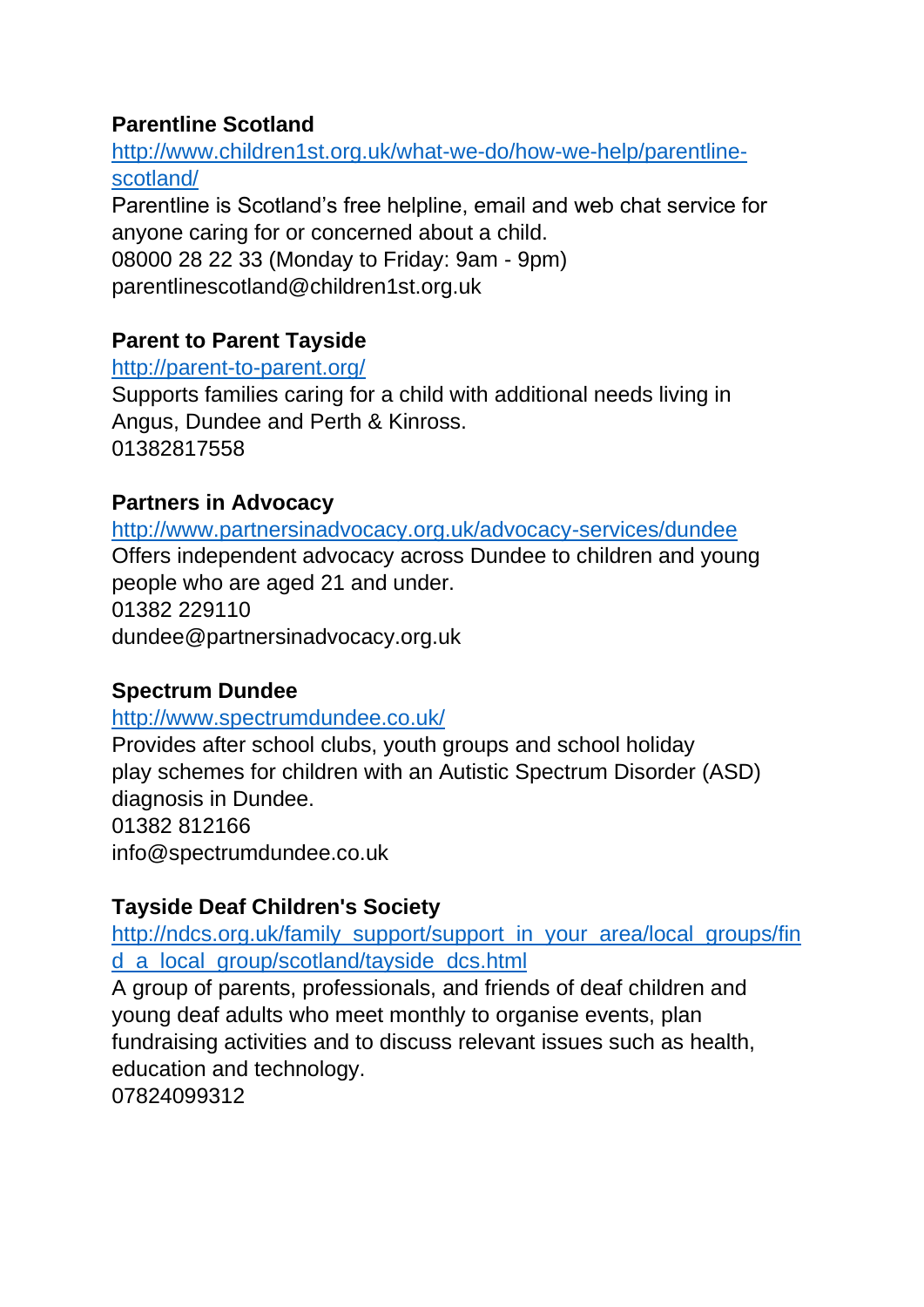### **The Yard – Dundee**

http://www.theyardscotland.org.uk/the-yard-dundee

The Yard run drop in sessions in Dundee, currently at the weekend, for children with additional support needs. Membership fees apply. 0131 476 4506 info@theyardscotland.org.uk

### **Youth Link Dundee**

<http://www.youthlinkdundee.org.uk/>

One-to-one befriending for children and young people aged 5-18 who are experiencing difficulties in their lives. 01382 630063

[admin@youthlinkdundee.org.uk](http://uk.f253.mail.yahoo.com/ym/Compose?To=admin@youthlinkdundee.org.uk)

#### **Whizz Kidz**

#### <http://www.whizz-kidz.org.uk/>

Provides disabled children and young people with vital mobility equipment, opportunities to meet and have fun, and training to help them gain skills and look forward to a bright future. 0800 151 3350 ambassadors@whizz-kidz.org.uk

#### **XPlore Dundee**

#### <http://www.dundeecity.gov.uk/orgs/group?id=2839>

Helps young people who are finding it hard to cope at school, home, work or within their community. 01382 435863 info@xplore-dundee.com

### **Capability Scotland**

<http://www.capability-scotland.org.uk/> [Campaigns](http://www.capability-scotland.org.uk/what-can-i-do-for-capability/policy-campaigns/) with, and provides [education,](http://www.capability-scotland.org.uk/schools/) [employment](http://www.capability-scotland.org.uk/services/capability-works-employment-services/) and [care](http://www.capability-scotland.org.uk/services/) [services](http://www.capability-scotland.org.uk/services/) for disabled children and adults across Scotland. 01382 737238 0131 337 9876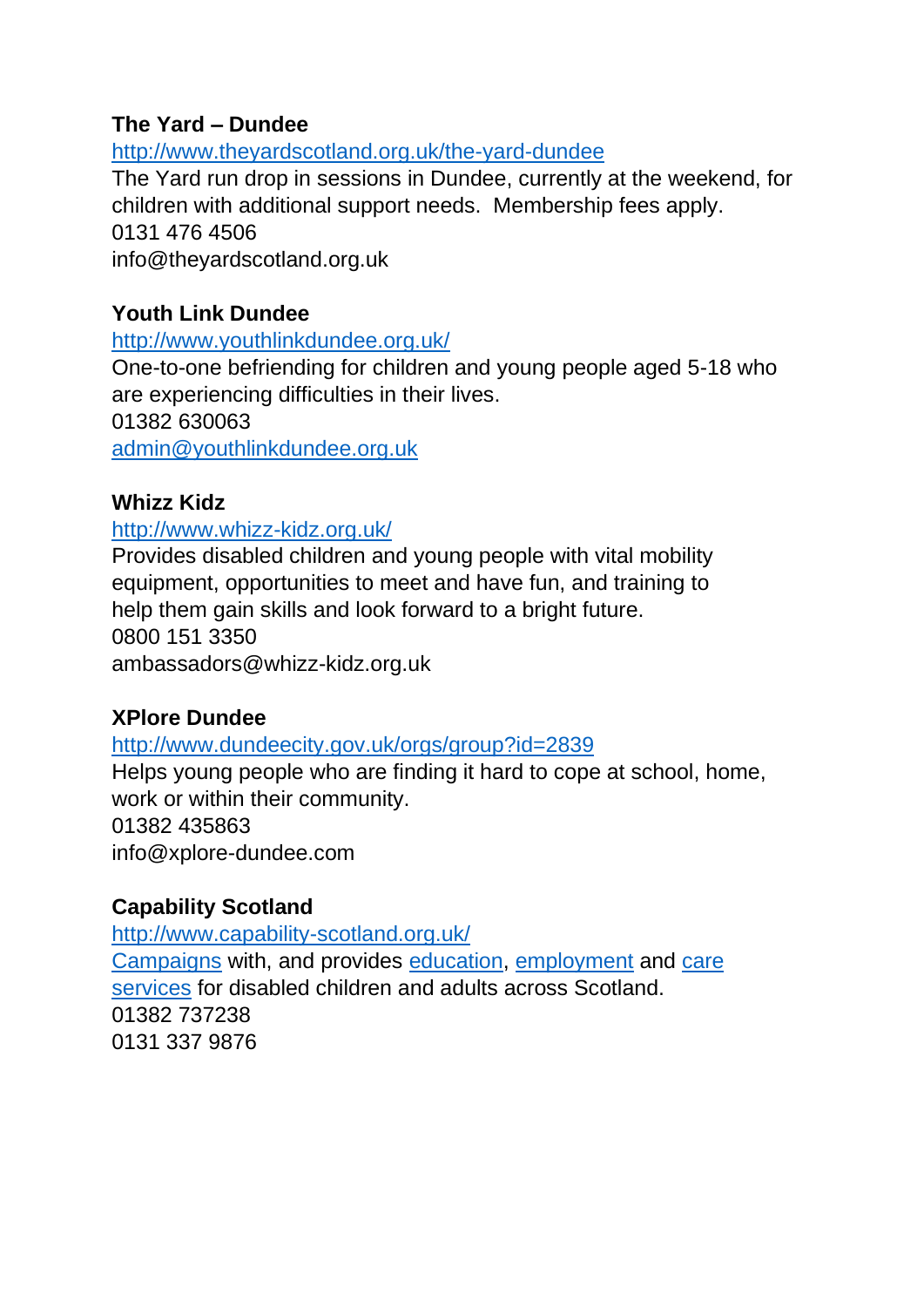#### **Cornerstone**

<https://www.cornerstone.org.uk/> Provides care and support services for adults, children and young people with disabilities and other support needs. 01382 220238 [enquiries@cornerstone.org.uk](mailto:enquiries@cornerstone.org.uk)

Cornerstone's "Stepping Stones" group. [enquiries@cornerstone.org.uk](mailto:enquiries@cornerstone.org.uk)

### **Dundee Access Group**

#### <http://dundeeaccessgroup.co.uk/>

Dundee Access Group aims to ensure that people with disabilities can enjoy as many of the facilities of Dundee as possible. dundeeaccessgroup.org@hotmail.co.uk

#### **Deaf Action Dundee**

#### <http://www.deafaction.org.uk/>

Delivers a range of services to people in Scotland with sensory support needs, including those who are blind, partially sighted, deaf, deafblind and hard of hearing.

01382 221 124

taysideadmin@deafaction.org

#### **Deaf Links**

#### <http://www.taysidedeafhub.org.uk/id3.html>

Provides a wide range of activities and learning opportunities for deaf, deafened, hard of hearing and deafblind people. 01382 201077 info@taysidedeafhub.org.uk

#### **Dundee Blind and Partially Sighted Society**

<http://www.dundeeblindsociety.org.uk/>

Provide a range of services for blind and partially sighted people in **Dundee** 01382 227101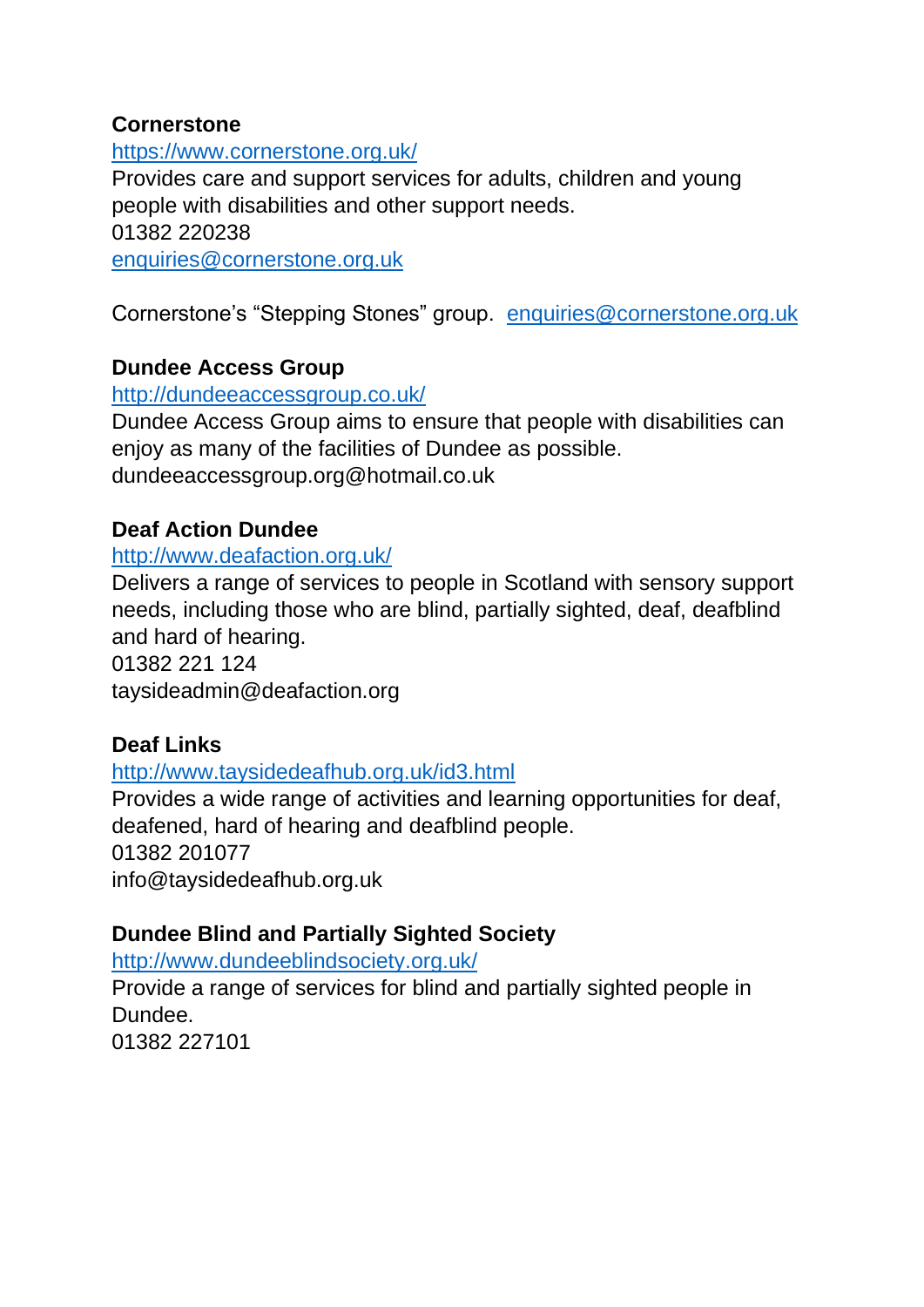#### **Headway Tayside**

#### <https://www.headway.org.uk/>

To assist anyone who has suffered an injury to the brain, and their carers and family, by providing advocacy, carers groups, drop in's, activities and information.

01382 423176 headwaytayside@yahoo.co.uk

#### **The Inclusion Group**

#### <http://www.inclusiongroup.org.uk/>

Run a number of different projects working towards supporting people with disabilities within mainstream activities, and also providing much needed support to the family as a whole to help them plan for the future. 01382 322677

enquiries@inclusiongroup.org.uk

#### **The Link Club**

[http://www.dundeemethodist.org.uk](http://www.dundeemethodist.org.uk/) A group for people who have learning difficulties. 01382 221319

### **National Autistic Society (NAS) - Dundee and Angus Branch**

[www.autism.org.uk/directory/resources/2780.aspx](http://www.autism.org.uk/directory/resources/2780.aspx)

NAS branches are run by parent volunteers and offer support to families who have a child or family member with autism or Asperger syndrome. Activities for families are run from time to time as well as talks about a range of subjects for parents.

NASDundee&AngusBranch@nas.org.uk

### **Autism Support Dundee and**

**Angus**https://autismsupportangusdundee.wordpress.com/

The purpose of the group is to be a place where parents and families can share experiences with one another, chat online, share any helpful tips and hopefully provide friendship and support to one another. If you are interested in joining our group please request to join through the facebook page (You will then need to respond to the private message you are sent before you can access the group).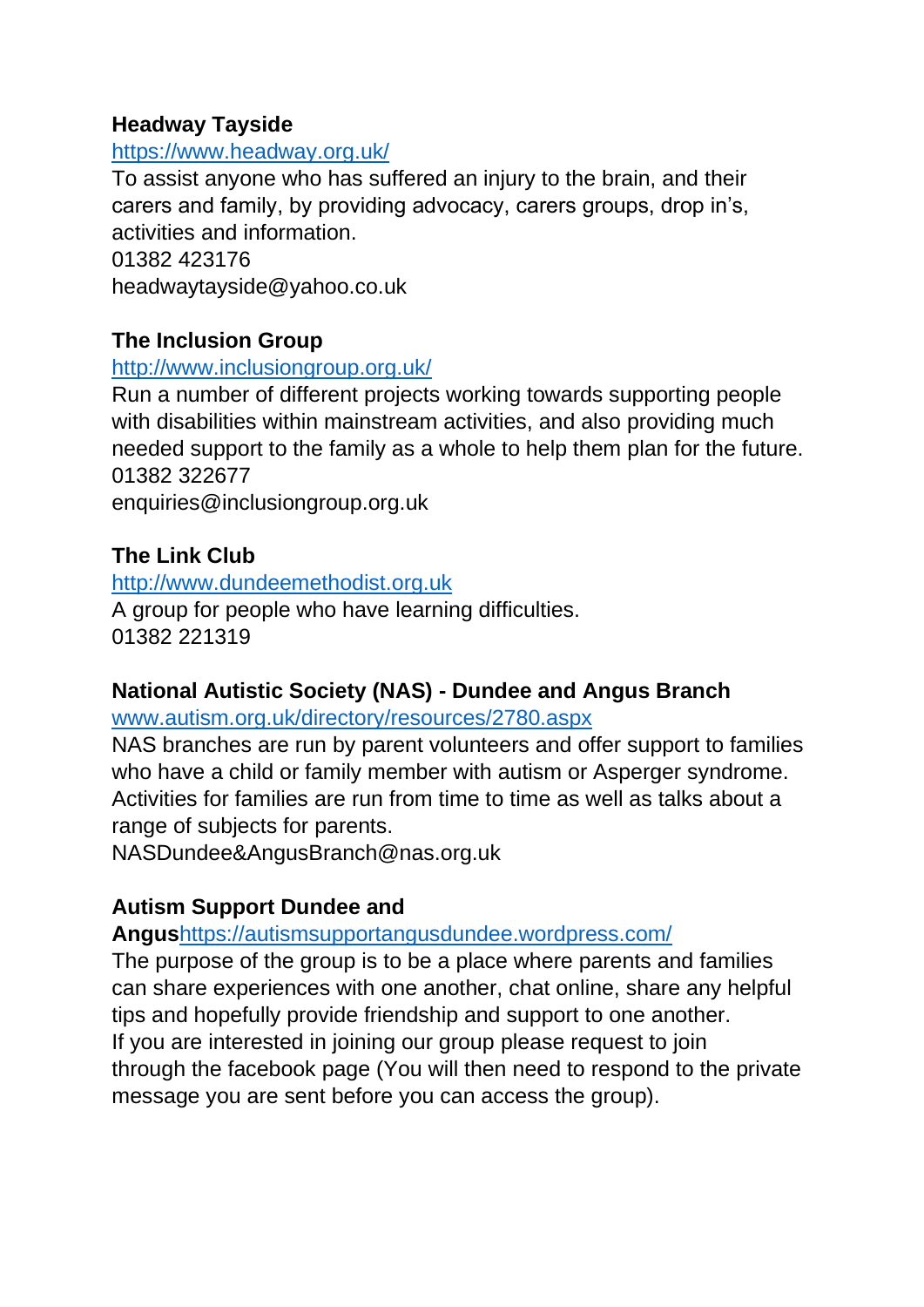# **Dundee Autism Support Hub**

### https://www.dundeeautismsupporthub.co.uk/

Dundee Autism Support Hub (DASH) is a not for profit agency providing support programs, social events and an information source for children and adults with an ASD (Autistic Spectrum Disorder) diagnosis, who are awaiting assessment for autism or who have a diagnosed sensory processing or social communication disorder.

# **Ninewells Community Garden**

#### <https://www.facebook.com/ninewellsgarden>

Aims to promote physical activity and good health through community gardening, in an environment where horticulture supports wellbeing, therapy and rehabilitation. The garden is open at all times for the public to visit and they also run activity sessions throughout the year.

facilitator@ninewellsgarden.org.uk

# **Ozanum Club**

http://www.ssvpscotland.com/special-works/ Ozanam Clubs are social groups for people of all ages with disabilities and special needs. 0141 2268833

<http://www.ssvpscotland.com/special-works/>

### **Sense Scotland**

#### <http://www.sensescotland.org.uk/>

Promoting independence for people who have a sensory impairment. Provides residential group homes, respite care (children) and day care (adults).

01382 883520 info@sensescotland.org.uk

# **Spina Bifida Hydrocephalus Scotland**

#### <https://www.sbhscotland.org.uk/>

Aims to support all of those affected by spina-bifida and associated conditions to identify their needs and to empower then to make informed choices and decisions.

03455 211 300

mail@sbhscotland.org.uk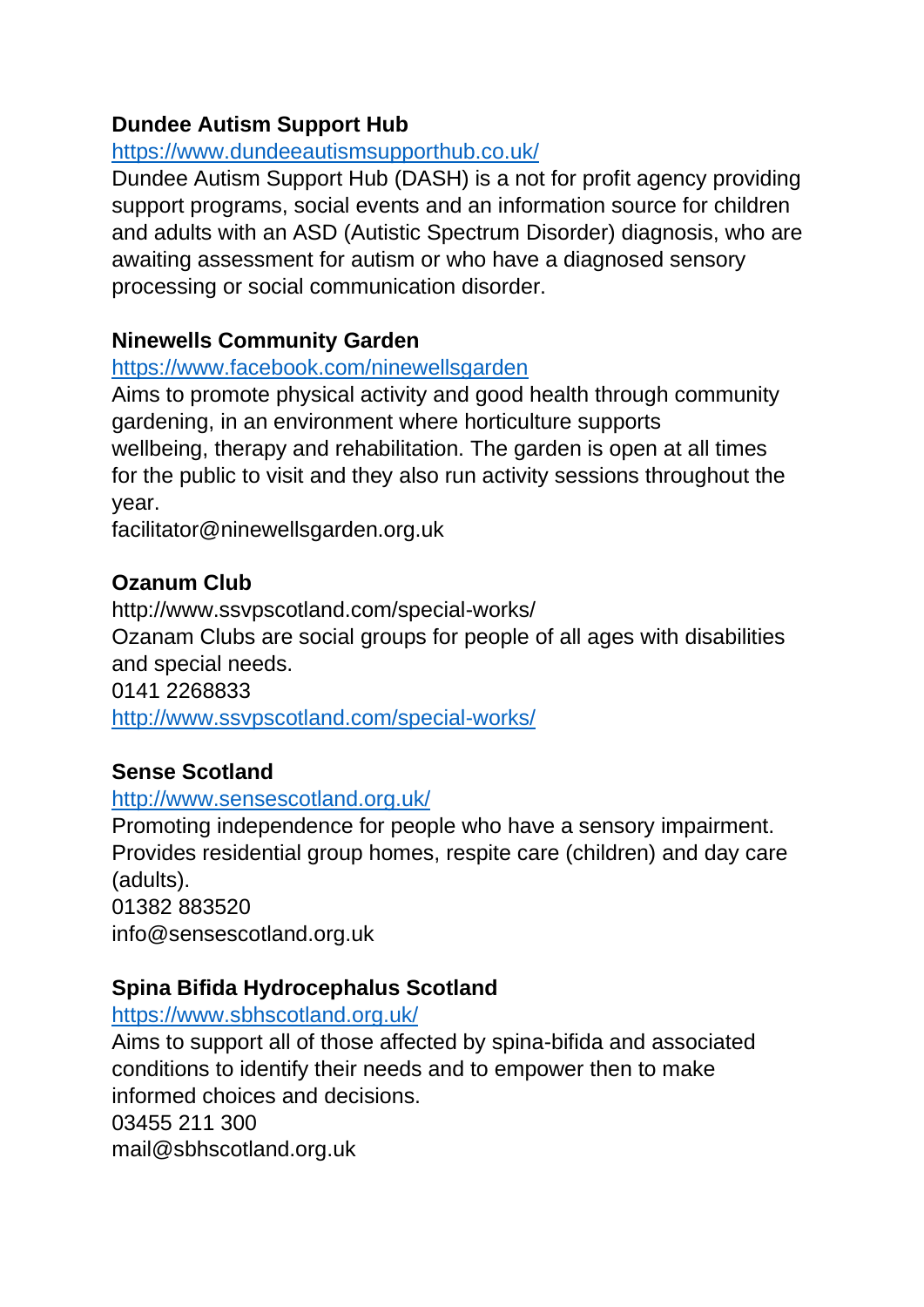# **Advocating Together Dundee**

#### [http://www.advocating-together.org.uk](http://www.advocating-together.org.uk/)

Supports people who have learning difficulties or autism by providing self-advocacy groups, supported employment and volunteer opportunities. 01382 666601

# **Art Angel**

#### <http://artangeldundee.org.uk/>

Arts project run by and for people with experience of mental health difficulties in Dundee. They provide a wide range of creative opportunities helping people to work towards recovery and mental wellbeing.

01382 228383 art-angel@btconnect.com

### **Barnardos – Growing Up Project**

[http://www.barnardos.org.uk/familysupportdundee/sc\\_dundee\\_family\\_su](http://www.barnardos.org.uk/familysupportdundee/sc_dundee_family_support_team-newpage.htm) [pport\\_team-newpage.htm](http://www.barnardos.org.uk/familysupportdundee/sc_dundee_family_support_team-newpage.htm)

Aims to provide young people with employment skills in horticulture. The project supports young people aged 18 – 25. 01382 224924 dundee.familysupport@barnardos.org.uk

### **Boomerang**

#### <http://www.boomerang110.co.uk/home>

An inclusive organisation that welcomes people of all ages and abilities. They run the No1 Youth Cafe on Pitkerro Road and the Pavilion Cafe. 01382 455656 boomerang110@btinternet.com

### **Dundee Rep Creative Learning**

[http://www.dundeerep.co.uk/creative-learning/community-and](http://www.dundeerep.co.uk/creative-learning/community-and-wellbeing1/)[wellbeing1/](http://www.dundeerep.co.uk/creative-learning/community-and-wellbeing1/)

The Community and Wellbeing strand engages with young people and adults of all backgrounds and abilities. 01382 342660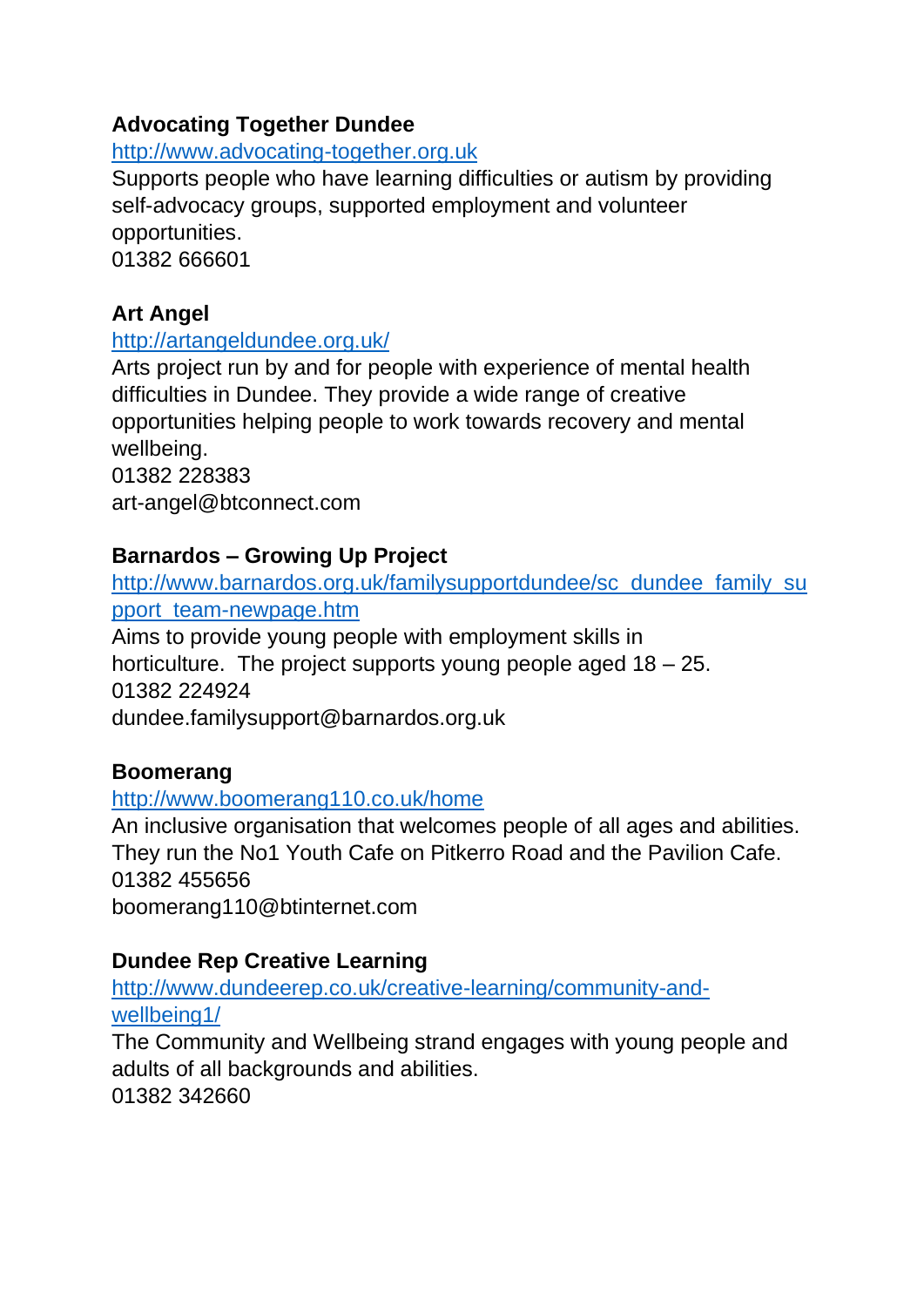### **Employment Support Service**

<http://www.dundeecity.gov.uk/socialwork/employmentsupportservice> Supports people who have a disability or a health issue to gain or sustain employment. 01382 436377 employmentsupportservice@dundeecity.gov.uk

# **Fairmuir Adult Association**

Provides evening groups for people over 16 who have a physical disability or learning difficulties. 01382 436453 kirktonadmin@dundeecity.gov.uk

# **Friends of Lead**

### <http://friendsofleaddundee.org.uk/Index.html>

Aims to enable people with a disability, as well as people who care for disabled people, to access learning opportunities in a way that will match their specific needs.

01382 669532

### **MacKinnon Centre**

<https://www.dundeecity.gov.uk/socialwork/skillscentre/>

Offers recreational and rehabilitation activities for adults who have a physical disability or a progressive illness. They also offer a respite service.

01382 431970

mackinnon.centre@dundeecity.gov.uk

### **Scottish Autism**

### <http://www.scottishautism.org/>

Aims to help those diagnosed with autism to lead full and enriched lives and become valuable members of the community they live in. In Dundee they provide supported living and outreach support to adults who have autism. 01382 226769 autism@scottishautism.org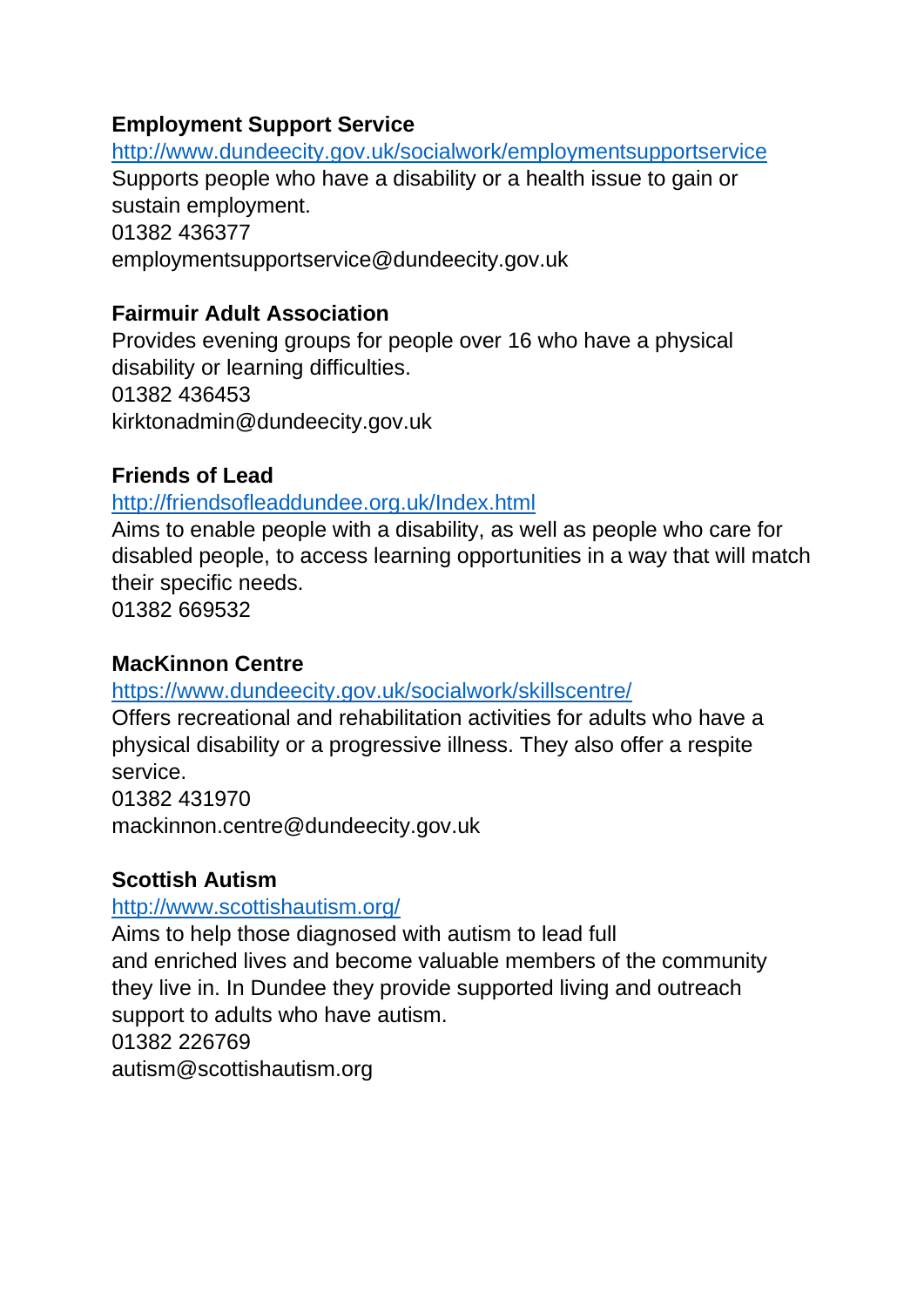### **Tayberry Enterprise**

#### <http://www.tayberryenterprise.org/>

Provides creative art activities, volunteer opportunities and training placements in catering for people with significant health barriers to employment. 01382 836863

admin@tayberryenterprise.org

# **Turning Point**

<http://www.turningpointscotland.com/dundee-angus/>

Turning Point Scotland provides person centered support to adults with a range of complex needs. 0800 6523752

# **Uppertunity**

**[https://uppertunity.org.uk/](http://uppertunity.org.uk/)**

"Uppertunity is a community interest company, providing a personal development service and inclusive social opportunities for adults with additional needs. We aim to provide opportunities to individuals from vulnerable and isolated groups to better themselves and their lives, leading to long term self-reliance. We do this by offering weekly social and creative groups, a skill development program and meaningful volunteer opportunities." 07544984289

danielledp@uppertunity.co.uk

# **Sports Clubs**

# **The Brae Riding for the Disabled**

<http://www.brae.org.uk/> Providing horse riding therapy for disabled adults and children since it opened in 2008. 01382 776880 centremanager@brae.org.uk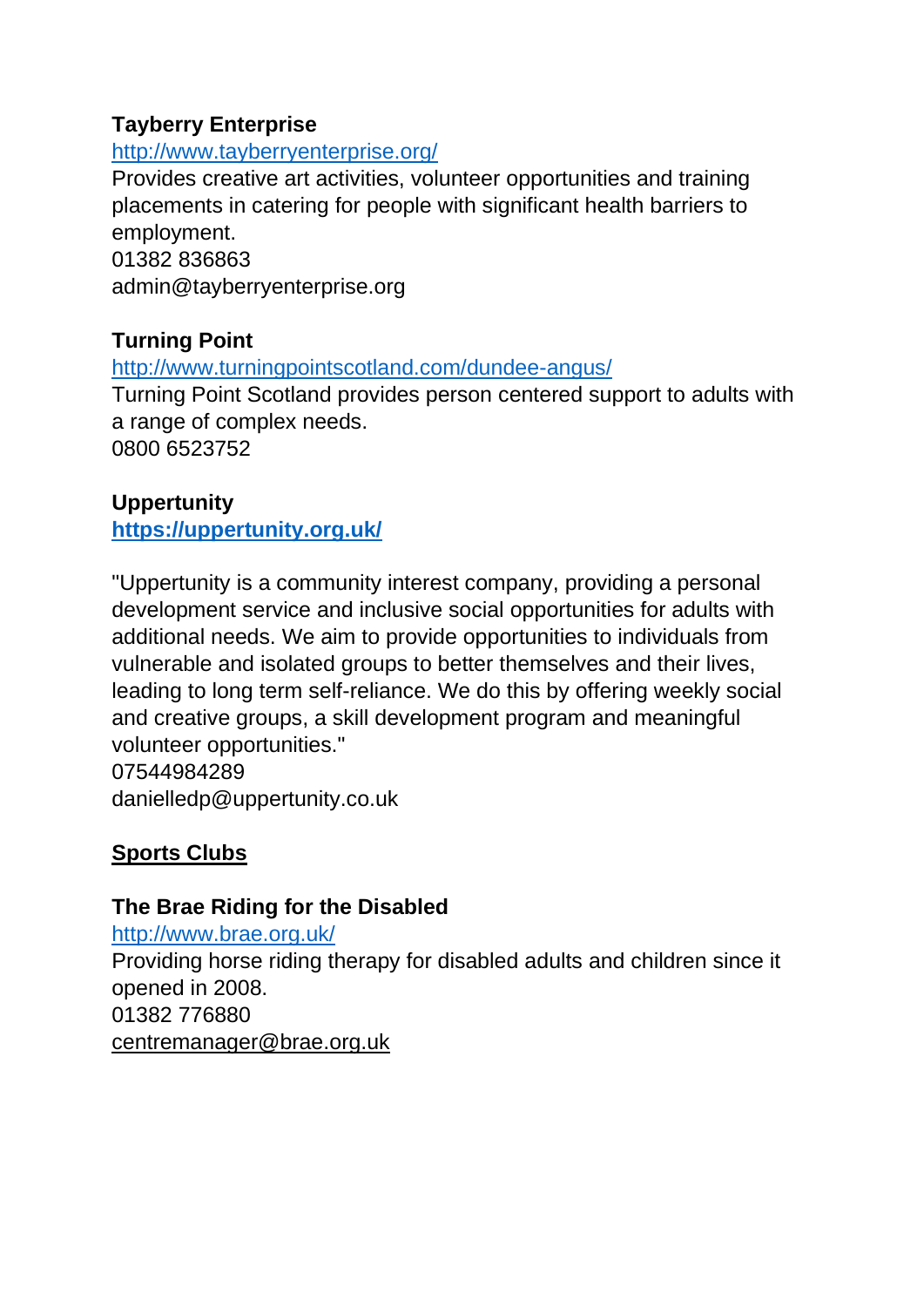### **Dundee Boccia Club**

### <http://dundeebocciaclub.com/>

The club welcomes people of all ages and abilities to play boccia. The club competes locally and nationally and has pathways to compete internationally. 07516771911

craig.macmaster@btinternet.com

# **Dundee City Disability Sport**

#### <http://www.dundeedisabilitysport.co.uk/>

Aims to offer a variety of sessions and opportunities for adults and children with a disability to try sport and physical activity in a fun and safe environment with professional staff to assist. 01382 436962 gordon.quinton@leisureandculturedundee.com

# **Dundee Dragons – Wheelchair Sports**

<https://dundeedragons.net/>

Offers basketball, rugby, tennis, badminton, rugby league and curling. All Welcome! contact@dundeedragons.net

### **Heart Space Yoga – Young Yogis Project**

<http://yoga.heartspacedundee.co.uk/young-yogis/>

A charitable programme offering free kids yoga classes. They provide specialist services for toddlers aged 2-4, children aged 5-11, special needs yoga sessions (please email about these) and are currently fundraising for a programme for 12-18 year olds. yoga@heartspacedundee.co.uk

# **Special Olympics - Tayside**

<http://www.specialolympicsgb.org.uk/region/42/4330>

Special Olympics GB is the largest provider of a year-round, all ability, sports programme in Great Britain and supports over 10,000 athletes with intellectual (learning) disabilities on a continued basis. [01307](tel:01307) 437860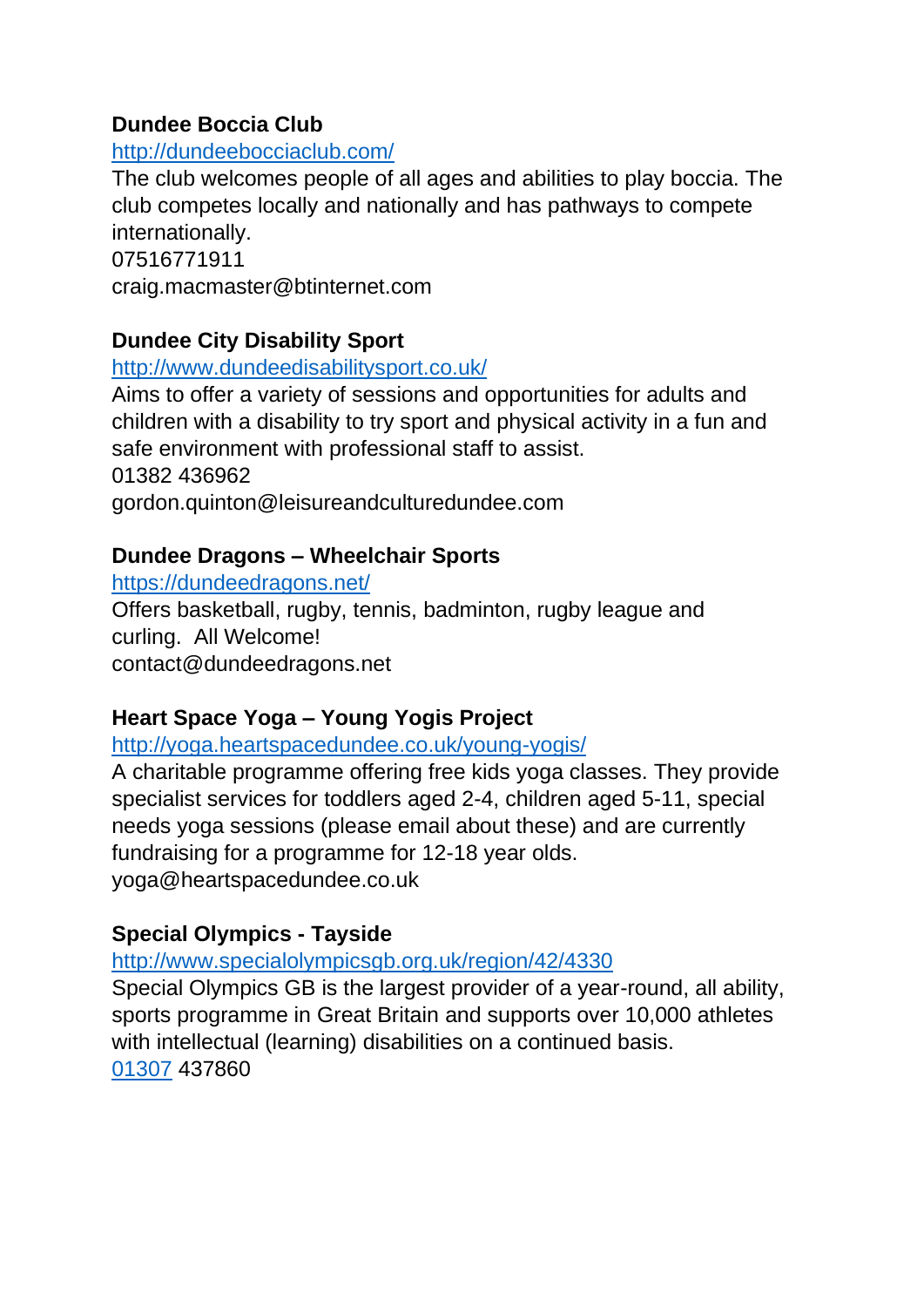# **Tayside Dynamos – Powerchair Football**

#### <http://taysidedynamos.org/>

The club is open to powerchair users of **all** ages to come and try the sport for themselves. The club caters for all abilities, from beginners to those who have some experience of playing competitive sport.

### **Financial Support**

### **Adamson Trust**

#### <http://theadamsontrust.co.uk/>

Financial help with the cost of holidays or respite breaks for youngsters up to the age of 17 with physical, mental or emotional difficulties.

### **Cash for Kids (Tay FM)**

#### <http://www.tayfm.co.uk/charity>

A helping hand to disabled and disadvantaged children aged 0 to 18 years across 21 areas in the UK by means of our grant giving process. Grants awarded go towards buying specialist equipment for children to enhance their quality of life.

01382 423263

#### **Cerebra**

#### <http://w3.cerebra.org.uk/help-and-information/grants/>

Cerebra's grant scheme funds up to 80% of the cost of equipment and services to help make life easier and more enjoyable for children with neurological conditions.

0800 328 1159 grants@cerebra.org.uk

### **Challenger Children's Fund (CCF)**

#### <http://ccfscotland.org/index.html>

CCF benefits physically disabled children and young people (aged under 18). Funding is usually for specialised equipment not provided by social work or NHS, for example, mobility aids, computers, clothing, education. 0131 475 2343

info@ecas-edinburgh.org

### **Family Fund**

#### <http://www.familyfund.org.uk/>

Provides grants for families raising disabled or seriously ill children and young people. They provide grants for a wide range of items, such as